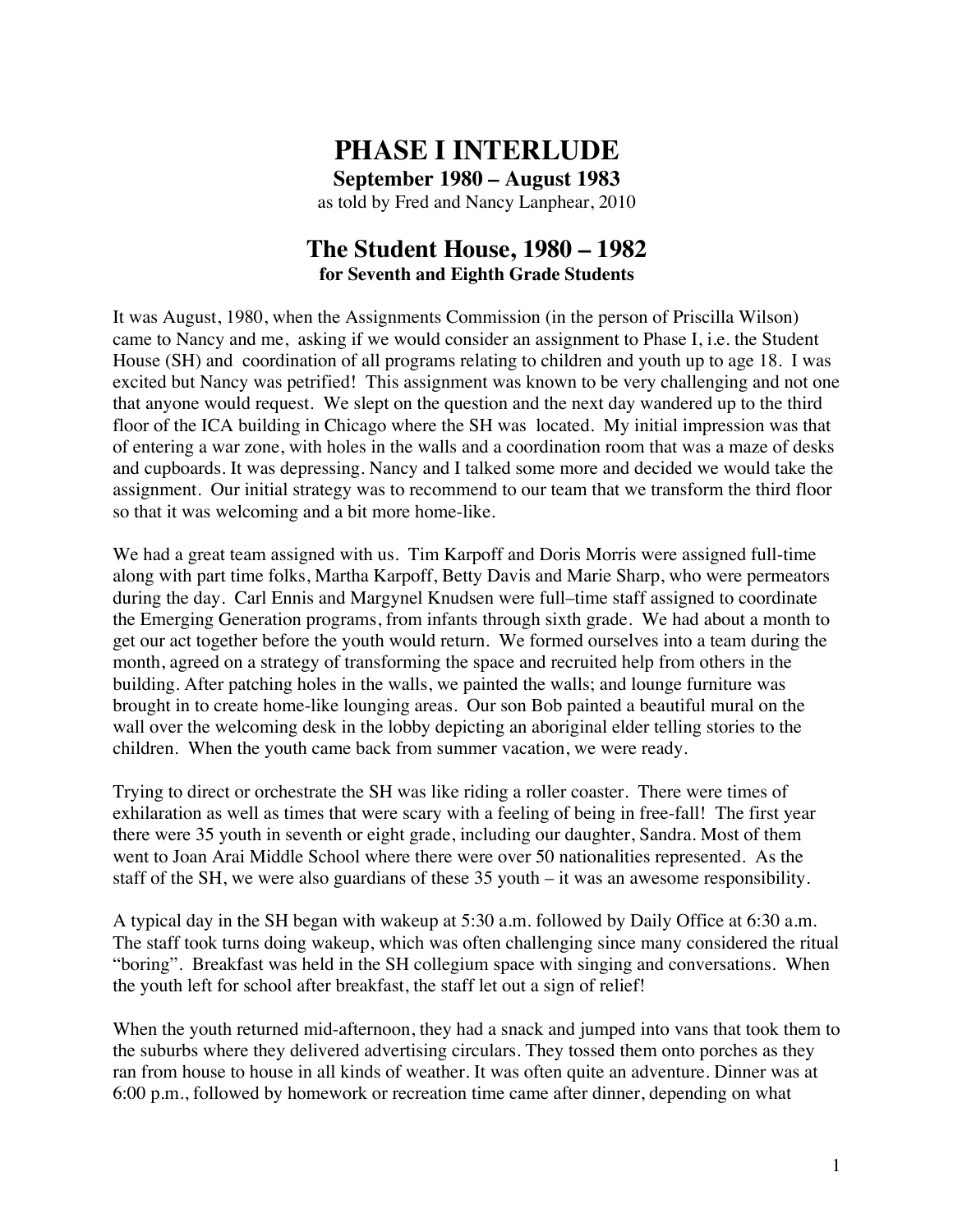homework had been completed earlier in the day. At 8:30 p.m., it was time for bedtime preparations and the nighttime story. Each staff member would go into one of the five dorms and read a section from books like *Ancient of Days* by Robert Greenfield. This book was a great myth about the building of Stonehenge and set the tone for the year. Décor was created that depicted Stonehenge and was displayed in one of the hallway alcoves. A super sketch of Ronstrom the hero in the book, was drawn by Nat Shinn and became the cover of a quarterly newsletter, entitled THE ORBITER. We worked at creating a positive and fun-filled culture to balance the rebellious energy that was always ready to erupt. Sometimes the magic worked and sometimes it didn't.

One of the highlights of the first year included producing and performing the annual SH play. The chosen play for 1980-81 was *Journey to the East* by Herman Hesse. What made this production unique from the previous years was that the script was created from the book. The script and play direction was done by Thelma Neuworth and Kay Nixon. It was a challenging undertaking for all of us. It will not go down in the history of the SH as one of it's outstanding performances; but it was one of the most ambitious.

In the second year, the SH play was the musical *Oliver*. This turned out to be a fantastic production. We created a stage with raised platforms and heavy olive-green fabric hung as a backdrop, as sidewalls, and to frame the stage from the front. Fred Karpoff was our pianist, except for one night when Nancy filled in, surprising herself that her fingers had maintained a keyboard memory after many years of not playing. Thelma, who had a background in theater, was again available to help direct the play. Some of the key roles were Oliver, Robert Caulfield; Fagan, Abednego Barnes; and Artful Dodger, Colin Murphy. In addition to be entertaining, these productions were transforming. They released the creativity and often overcame real or imagined human limits! The production of Oliver was ready to take on the road. Joan Arai Middle School invited us to do a performance at the school. It was a wonderful opportunity for the youth to be proud of themselves, in the midst of being "scared to death" of performing in front of their friends. Their usual mode was to conceal their SH identity from these same friends.

Over the course of our two years in the SH, there were many other events and activities that were memorable. Going to the farm in Watervliet, Michigan for a weekend each fall was a great event. We would harvest bushels of apples, take them to a cider processor, and come back to Chicago with gallons of cider interspersed in the large van with the students themselves. Once back home in Chicago, we would sell the cider to colleagues or parents of the students.

But the SH was more than grand productions and fun-filled events. Is was also about each youth realizing their potentials as students. To encourage this, we set up a way of tracking each student's progress. It was designed to reward individual progress rather than being competitive with each other. A youth with an average or below average grade point could show the greatest progress and be honored.

The SH was a daily challenge to create an open environment with structural limits. We did not want to stifle the creative energy of the youth, but also realized there were adolescent energies that required channeling. It was a continual juggling act, sometimes with surprising outcomes. I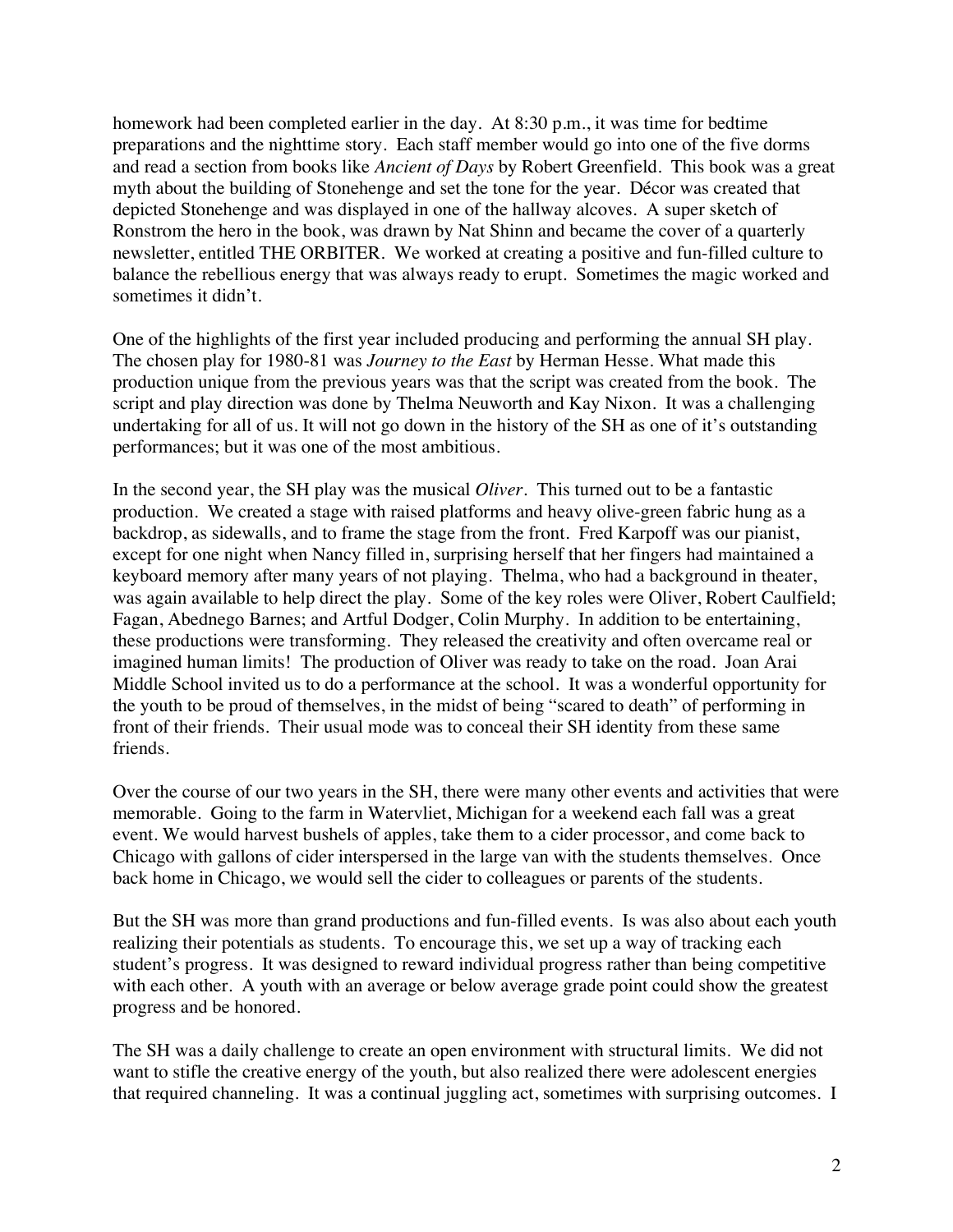once physically constrained one of the boys who was roughhousing by holding him under my arm. He later called the police to accuse me of physical abuse. A policeman came to investigate and upon learning that I was the boys guardian and that he had not been physically hurt, admonished him for calling the police. These encounters were seldom that dramatic although at the time each were experienced as a drama.

Mobilizing the youth after school to go out and distribute the advertising circulars was often a challenge. This was not an activity they looked forward to, particularly on rainy or snowy days, The most helpful incentive was pressure from their peers who wanted to get back as quickly as possible. Mark Rebstock, who was allergic to peanuts, would jokingly say he was going to eat some peanut butter so he wouldn't have to run. Mark was always in the van when it was time to go. It was quite impressive to let two youth out of the vans at the beginning of a block, give each a bundle of circulars, watch them take off like lightning, and come back later and pick them up at the end of the block. Driving a van full of teens to the suburbs, with the radio blaring, was an experience I will never forget!

Three additional comments from Nancy:

- Sherry and Sarah's dental braces most always broke while running metro. Fred finally bought a pair of cut pliers so that he could attend to the broken wires immediately.
- Driving the van on a Sunday morning included not only listening to the TOP 40, but the driver had to promise to listen and remember the top numbers played when the kids returned to the van
- Driving in the suburbs on a snowy, cold winter, Sunday morning with cars still lining the streets on both side – just picture that!

You would expect after two hours of running the youth would be tired and ready for bed … WRONG! ... they were energized! Even after they had gone to bed I would wander the halls to intercept any who might have night-time play plans. I gained the reputation of never sleeping. I was up when the youth retired in the evening and often walking to the bathroom during the night if one of them peered out into the hall. And, of course, I was up before any of them emerged from sleep in the morning. The bedtime routine was often a drama in itself. A delightful ritual each night was to watch the twins, Elena and Stuart Harper, go back and forth between the boys and girls dorms to say good night to each other.

Nancy: Most of you know or remember, there were sad and difficult times during our years in the SH. There were injuries, some much more serious than the others. There were sobering times when families separated or divorced. There were emotional upheavals and broken hearts …. Life within the walls of our experience were not unlike the walls that held youth across the country. As a team, we were able, for the most part, to take on the cares and concerns of our students supporting them as they traveled through them.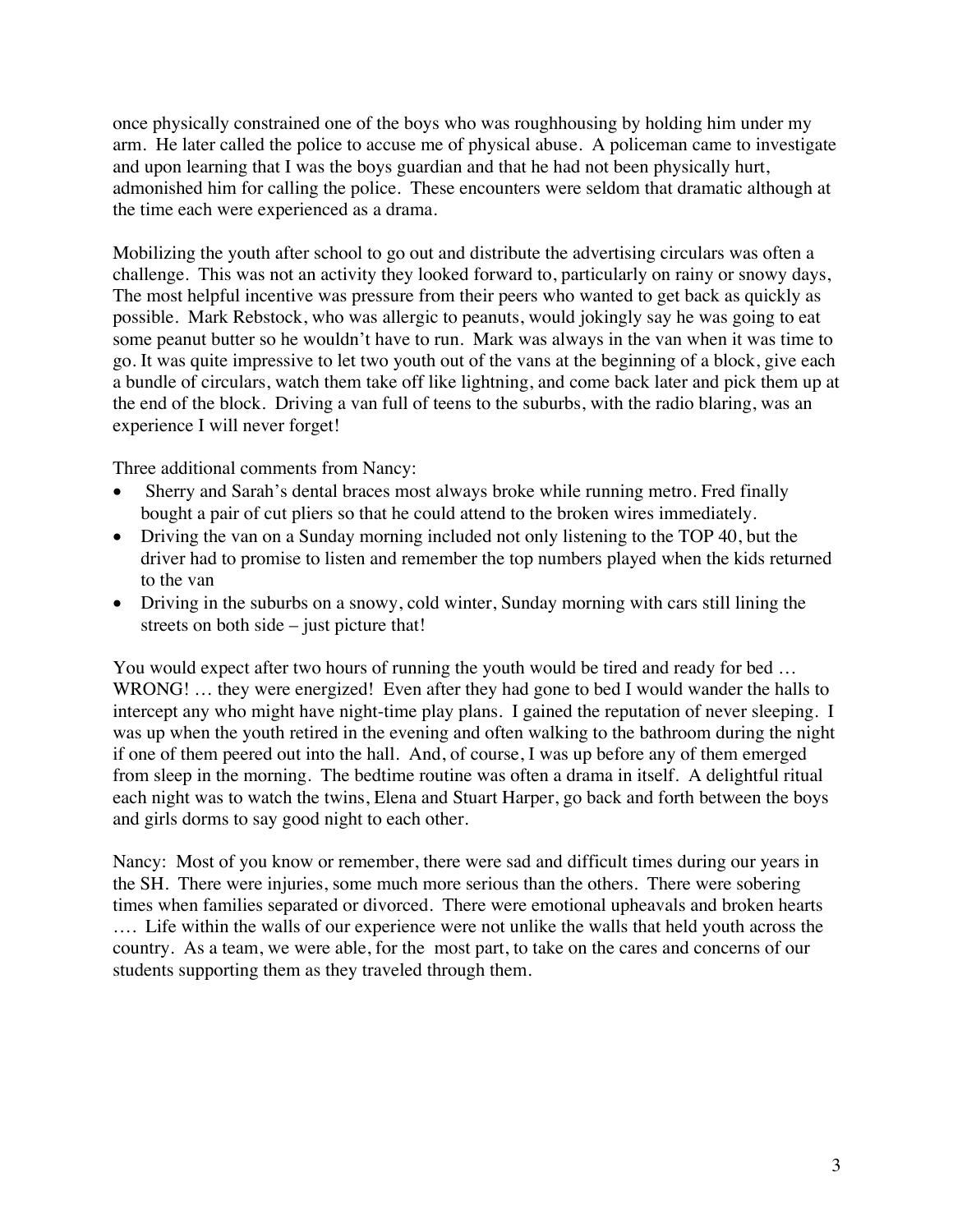### **Ninth Grade Year Overseas**

The SH enterprise of distributing advertising circulars in the suburbs, called "running metro", was an income generating activity that funded the cost for the ninth grade youth to have an overseas immersion experience while doing correspondence school. Students were assigned to our Human Development Projects around the world. They would usually go in pairs or occasionally as triads. In addition to the cultural immersion, the year was an opportunity for each youth to realize their personal identity in an environment free from intense peer pressure back home.

## **High School House Experiment in Kansas City, 1982-1983**

We felt good about the two years we were in the student house but were dismayed with the struggles the high school youth were experiencing in the religious houses. We learned about these struggles from parents, students or directly from house priors. Our Emerging Generation and SH staff visited each of the houses with high school youth. It became clear to us that there was a problem and something different was needed. In 1982, Nancy and I proposed and were assigned to establish an experimental High School House. It was to be located in the Kansas City house has it had already established itself as being youth-friendly.

The concept of our proposal was built around the notion that the youth would be engaged in responsibility for finances and operation of the House along with their high school education. We had eight high school youth and our son Bruce who was in medical school. The youth shared the responsibility with Nancy and I in earning money for self-support and in all the other activities of our lives together. We were quite successful in achieving our financial objectives in that first year.

The youth were responsible for generating sufficient revenue to cover 50% of the operating costs that included food, utilities, and travel as well as their stipends. Nancy and I covered the other 50%. Those over 16 years had no trouble finding jobs at McDonald's and Annie's Mexican restaurant to cover their proportion of the expenses. Most earned more money than required so the balance went into their own personal savings. The others earned money doing odd jobs like yard-work and painting for households in the area, most often for and/or with elders. Much of my time was involved in securing these jobs and transporting the youth to their worksite. Nancy had a part time job coordinating the assistants in a dental office.

The youth were also successful in achieving their educational objectives, although sometimes it was a struggle to maintain their motivation. Peer support was important along with Nancy's mothering behavior when needed. When we discovered that Reinard Knutsen had not completed his high school correspondence course tests, from four years prior, and needed the transcripts/grades to graduate, all the youth joined in to help him complete the tests!

Nancy: Another part of this story was that a woman from the correspondence school called and offered a challenge to me. Reinard's grade was one point below passing. Should she pass him or not? You know what I said and she agreed – he graduated from high school that spring!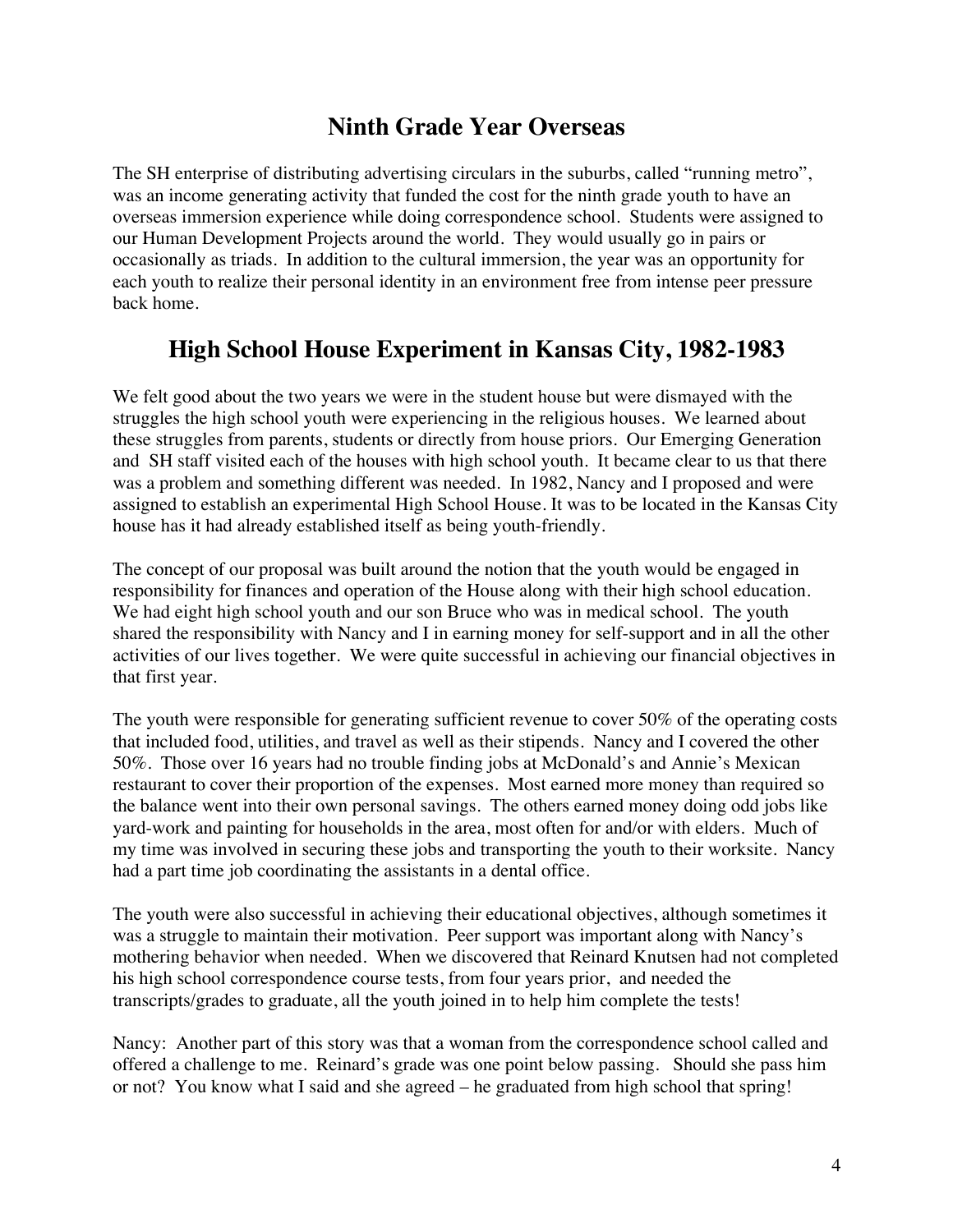### **Reflection**

### **Fred:**

The two years with the SH and the one year experimenting with the high school house in Kansas City were intense and meaningful. The memories and relationships of that time are some of the most vivid in our lives. My life was enriched time and again by engaging with the youth during formative parts of their lives.

Over the years, the Phase I Programs have been the focus of considerable criticism. The structure called the Student House began in the 70's when life was full of chaos and rebellion. Along with being teenagers, this surrounding sense of what meaning is there in my life, these children were apart from their families and pulled together in one place. The original intent in opening the student house was:

- 1) to create an intentional structure for our children,
- 2) to allow parents to participate in the larger mission and assign a few adults full time with the youth.

There have been considerable in-depth studies in the developmental needs of children that recognize each part of their journey. The various programs were created to meet those needs. One of the early programs was the Fifth City Preschool from which came many of our learnings that were incorporated in later designs.

I am proud and pleased to have been part of this experiment.

Fred

\*\*\*\*\*

#### **Nancy:**

Fred completed the writing of this paper as he was nearing his death in 2010. He could type early on but later depended upon me or some of the neighbor children or his own children to complete the writing.

Did we as an Order succeed in our vision and intentions for the care of our youth and children? My response and accountability after 50 years of reflection is: No and Yes. As an Order, there were those of us who took our assignments for children and youth very seriously, yet there were times that we allowed ourselves to be distracted by other priorities. Some of us found the opportunity to ask forgiveness of our children and have been blessed with love and good relationships. Others have found that the pain and loss of those family relationships with our children to be overwhelming. May each one of us find a pathway to resolution or an opening of forgiveness.

Fred was correct in saying that I was petrified with Priscilla's suggestion that we take the assignment to Phase One. Our plans were to return to Kenya …. I did not deal with change